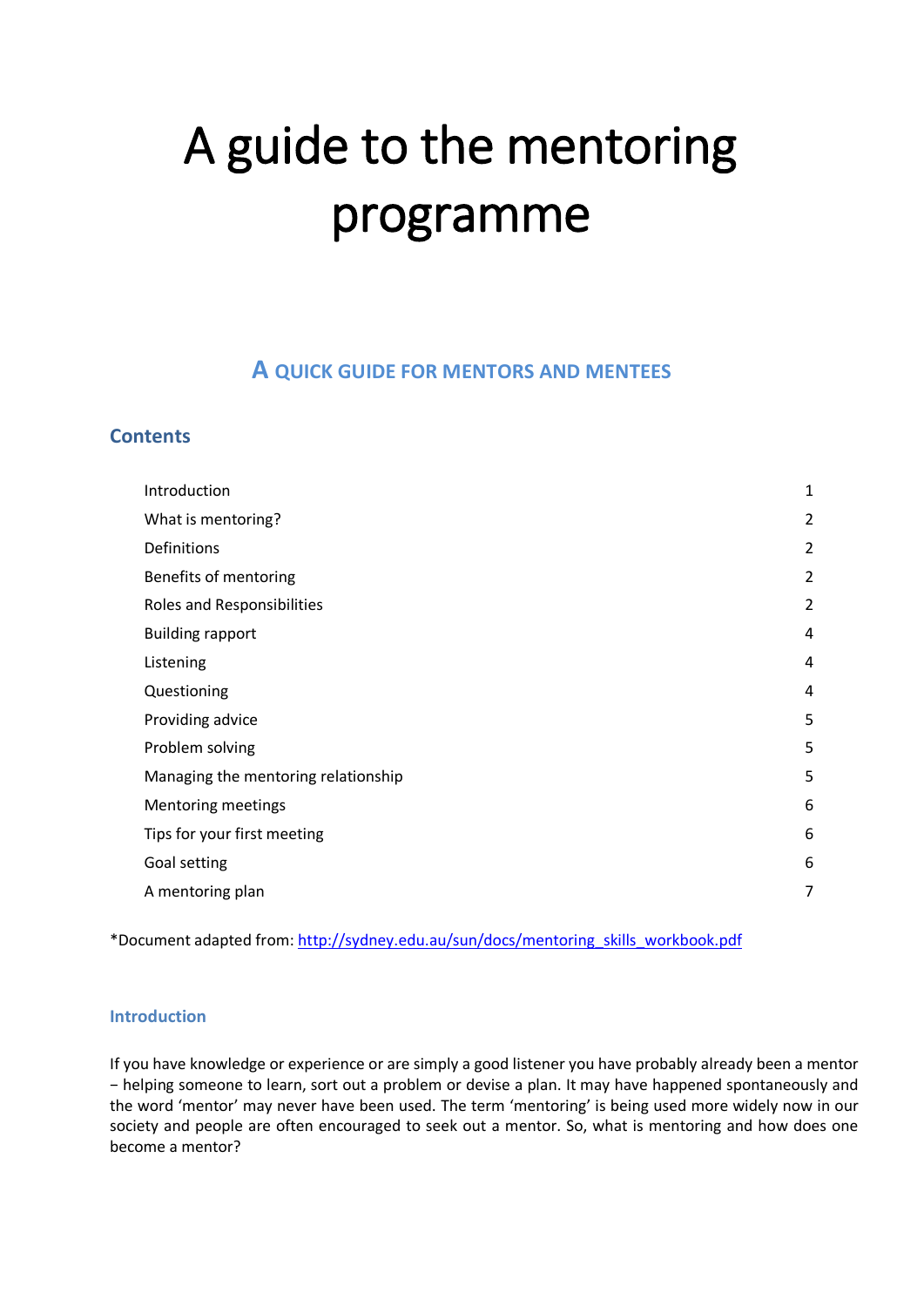#### **1. What is mentoring?**

Mentoring is often seen as a relationship between a senior and a more junior person − like a master and an apprentice. This can be a useful approach to mentoring but can also pose some problems for adult learners. Mentors can get just as much out of the relationship as a mentee and being seen as a teacher, coach etc can be unhelpful and limiting. Mentors may also be asked, often inappropriately, to lobby on behalf of their mentee.

Viewing mentoring as a learning partnership can be more helpful. Status and power can be ignored, mentors do more listening and questioning, and advice is only offered once the mentee has had the opportunity to explore the options for them. This approach has a lot to recommend it.

### **2. Definitions of mentoring**

Mentor: "A wise and trusted guide"

#### The Macquarie Concise Dictionary (2nd Edition)

"Mentors are helpers. Their style ranges from that of a persistent encourager who helps us build self confidence, to that of a stern taskmaster who teaches us to appreciate excellence in performance. Whatever their style, they care about us and what we are trying to do."

#### Shea, Gordon (1992) Mentoring − a practical guide Crisp Publications

"Mentoring is a relationship which gives people the opportunity to share their professional skills ad experiences, and to grow and develop in the process. Typically, mentoring takes place between a more experienced and a less experienced employee."

#### **3. Benefits of mentoring**

Mentoring benefits both people in the mentoring relationship. By approaching mentoring using the model described above the mentee does not become dependent but develops their critical thinking skills. The mentee is empowered and they take responsibility for their actions. In this model, the mentor does not have to be older, wiser or specialized in a particular field. Both parties can find the experience rewarding and satisfying. Below are some benefits mentors have identified.

- .. Contribute
- .. Acquire and practice a coaching style of leadership
- .. Re---energize a plateaued career
- .. Extend your network
- .. Obtain new perspectives, opinions
- .. Gain additional recognition and respect
- .. Awareness of own skills
- .. Challenge and achievement
- .. Self---development
- .. Put something back
- .. A sense of satisfaction
- .. Grow people better
- .. Contribute to the future
- .. Involvement, focus on others

#### **4. Roles and Responsibilities**

#### *Mentor's role and responsibilities*

The mentor's role is to listen, provide constructive feedback and help their mentee consider options. They may refer them to resources and facilitate decision making and share their own experiences. They might help to identify areas for development, coach their mentee and allow opportunities to practice new skills. They may be a sounding board, ask questions to cause further exploration of ideas or to challenge their mentee's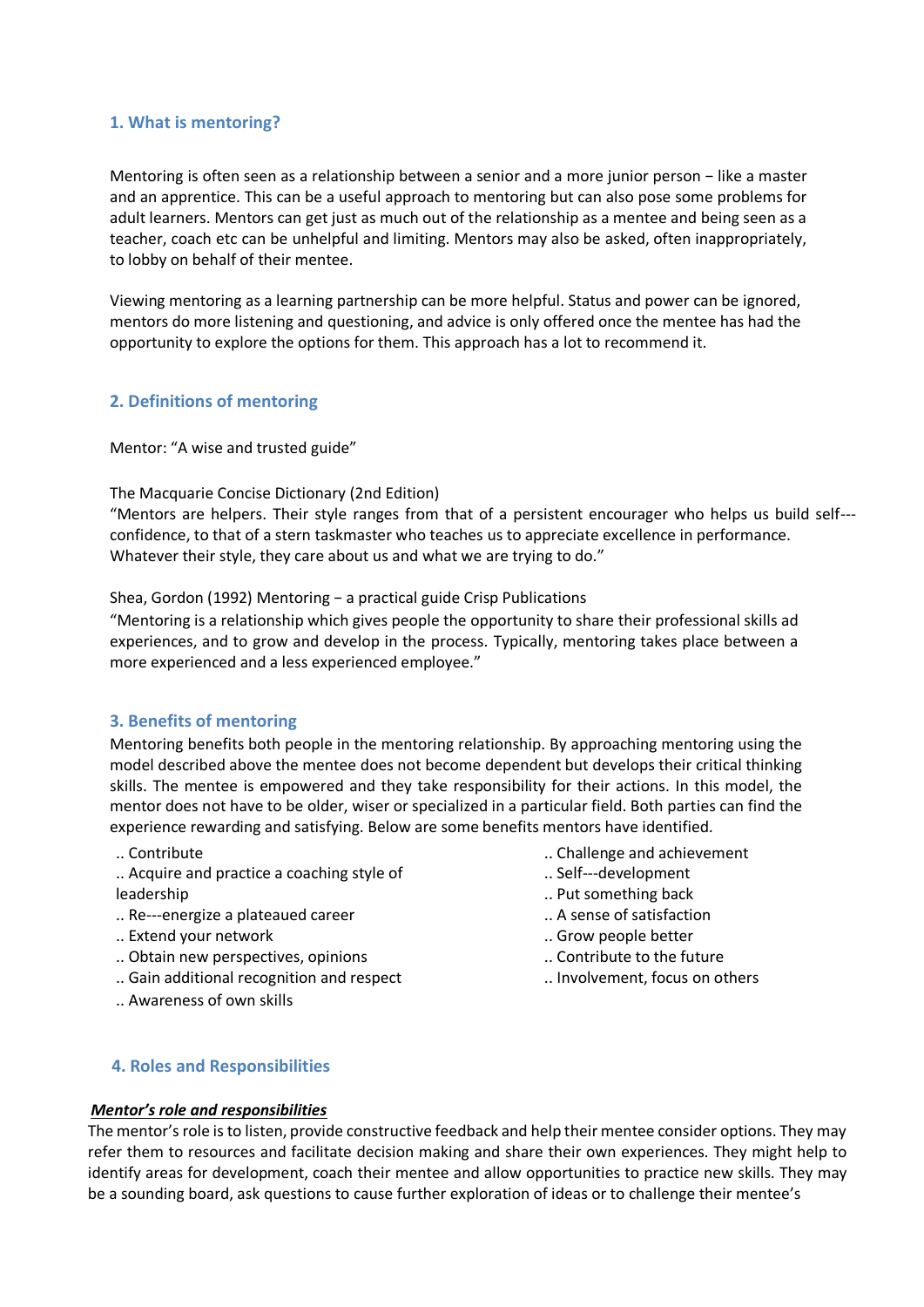thinking. They provide guidance, not direction and do not solve problems, but act as a collaborator in the problem solving process.

#### *Primary responsibilities you have as a mentor include:*

- o Maintaining confidentiality
- o Being accessible
- o Listening actively to your mentee
- o Promoting responsible decision making
- o Motivating and supporting your mentee to achieve their goals
- o Ensuring a professional relationship
- o Acting as a role model
- o Recognizing when it is time to relinquish the mentoring role

### *Mentee's role and responsibilities*

Mentees can approach their mentors to discuss issues and ideas. They may want feedback or advice or a chance to get something off their chest. Through the questioning of the mentor, the mentee may achieve a greater clarity about a situation or see a different perspective.

Whatever is discussed, however, it is the mentee who makes the decisions and takes any actions required. The mentee is independent and responsible for their decisions and actions.

#### *Good mentees are:*

- o Motivated
- o Proactive
- o Open minded
- o Self---directing
- o Introspective
- $\circ$  Self---disciplined
- o Enthusiastic
- o Communicative
- o Appreciative

#### *They want:*

- o an advice on career paths/options
- o to learn how to develop maximum potential
- o assistance in forward thinking
- o to set career goal and strategies for achieving them

# **5. Skills of effective mentors**

- M − Manages the relationship
- E − Encourages
- N − Nurtures
- T − Teaches
- O − Offers Mutual Respect
- R − Responds to the Mentee's needs
- M − Manages the relationship

(Clutterbuck, David. (1985) Everyone Needs a Mentor. Institute of Personnel Management, Bugbrooke, UK.)

- o to expand networks and broaden horizons
- o to learn new skills
- o a person who has been successful to use as a role model
- o to raise their profile
- o to get the big picture view
- o to develop better life perspective − balance work and home
- o awareness of promotional opportunities
- o help with job applications
- o access to a variety of resources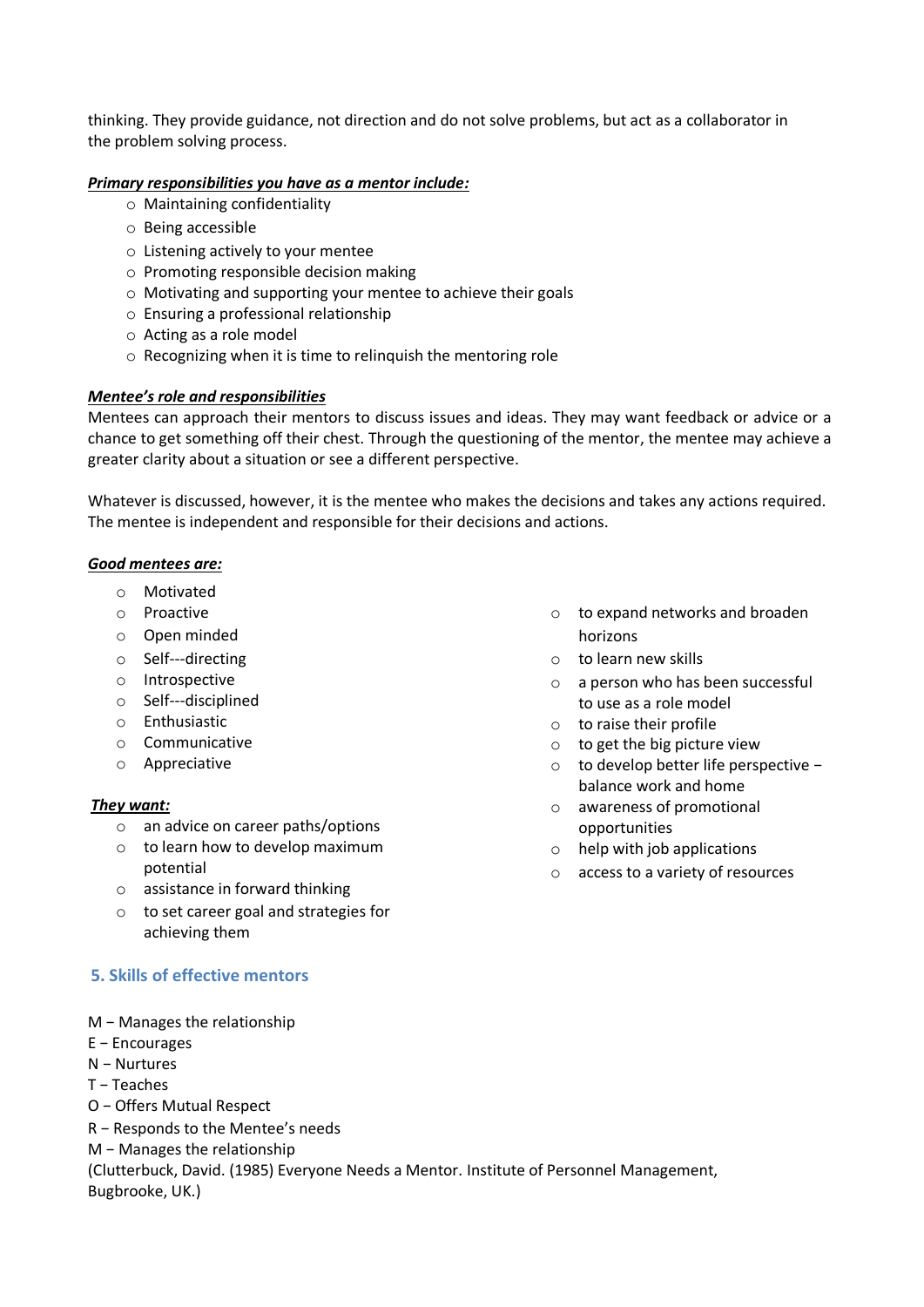#### *An effective mentor has been described as one who:*

- o Has high level self---management skills
- o Models effective leadership and management skills
- o Has excellent interpersonal skills
- o Motivates others
- o Is a good role model
- o Able to provide clear and objective feedback
- o Able to promote personal growth
- $\circ$  Has ability to maintain work---life balance
- o Acknowledges need to maintain health
- o Respects higher goals, values and spiritual needs
- o Able to undertake needs assessment
- o Able to facilitate learning
- o Provides resources
- o Accepts differences in values, interests etc
- o Does not seek to impose advice on the basis of one's own needs

### **6. Building rapport**

While offering unconditional positive regard may be beyond what can be offered in a mentoring relationship, mentors should, at a minimum, be objective and non---judgmental as far as possible. This does not mean necessarily agreeing on everything, but it is important to be able to relate to each other.

# **7. Listening**

Active listening involves choosing to concentrate attention and expend energy on communication. It demonstrates your interest in the speaker and encourages them to communicate with you. Reflective listening involves reflecting back to the speaker. It can mean more than paraphrasing and repeating the speaker's message. It can allow you to explore and examine incongruence between verbal and non---verbal messages.

## **8. Questioning**

The purpose of questions is to draw out information and to gain clarity. It is important that your mentee doesn't feel interrogated or that they are being judged. If they feel that they have to justify themselves, they may block communication which could prevent them considering alternatives.

#### *10 tips to better questioning:*

- 1. Rephrase questions to avoid beginning with a 'why'
- 2. Ask one question at a time
- 3. Wait for the answer
- 4. Ask questions that prompt deep thinking
- 5. Seek to promote insight
- 6. Ask about, and listen for feelings as well as facts
- 7. Respond to non---verbal communication with feedback
- 8. Use non---verbal communication to keep questions from sounding interrogative
- 9. Move from the general to specific
- 10. Challenge assumptions and generalizations

# **9. Career and skills discussion questions**

#### *Sample questions for a career discussion:*

- o What is most important to you in your life and work?
- o What career options have you considered?
- o Which are the skills you are best at and enjoy using most?
- o What are your career goals?
- o What potential constraints must you take into account when planning your career?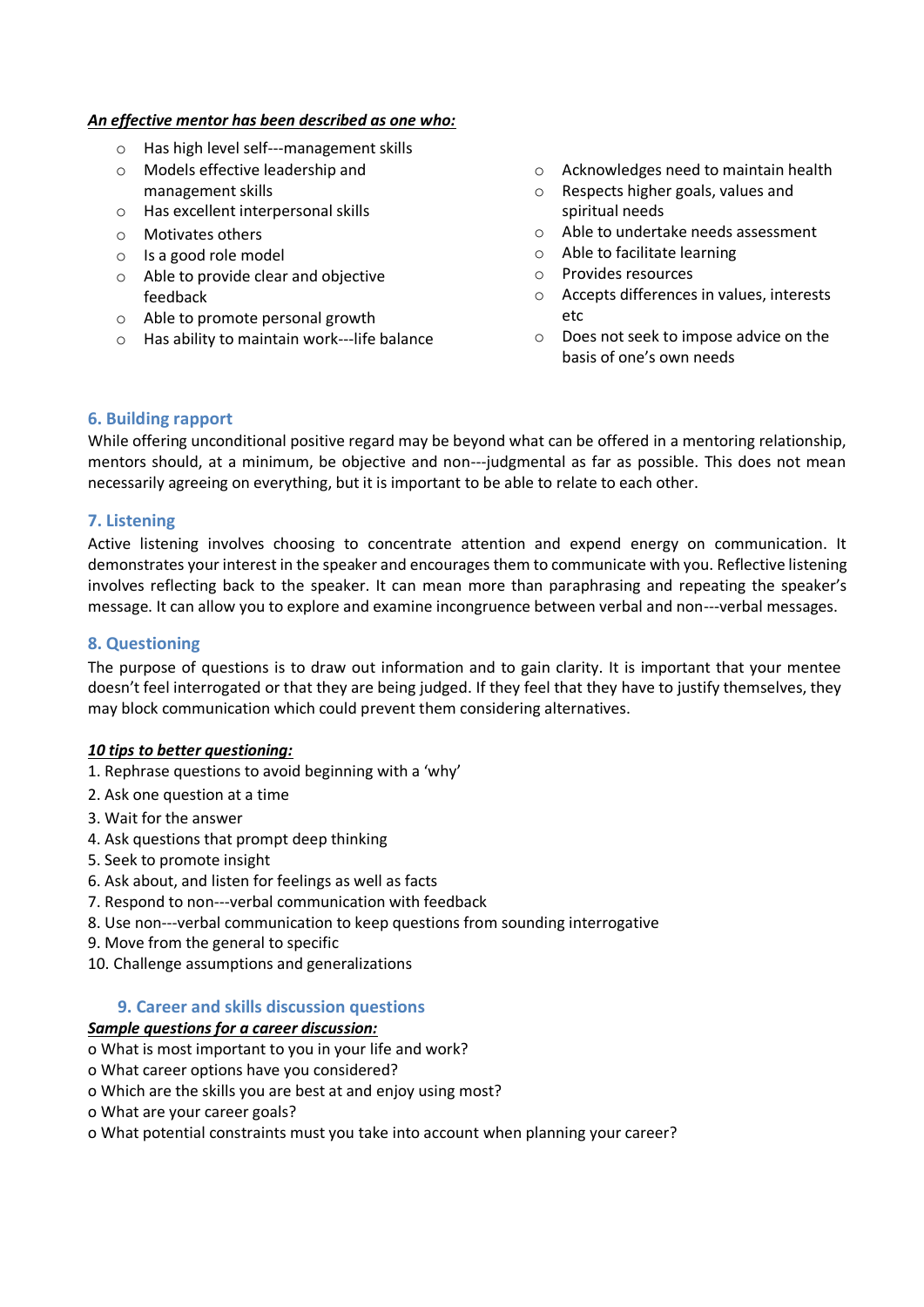#### *Skills development discussion:*

- o What changes are you likely to need to deal with in the near future?
- o What results would you like to achieve, that you are not achieving now?
- o What new skills do you want to develop?
- o What knowledge, information or qualifications do you need to acquire in the near future?

### *Probing − getting the person to talk more:*

o Can you say a little more about… o Would you expand on that idea… o Perhaps you'd like to tell me…

### *Cushions − softening a confronting question:*

o Do you mind if I ask… o I'm wondering… o Would you like to tell me…

# **10. Providing advice**

Be cautious when giving advice. Sometimes advice given prematurely will prevent the real issue being discovered and resolved. Advice that sounds like a recommendation may detract from the mentee taking responsibility for their own decisions and actions. Remember, what worked for you might not work for them. If you tell your mentee what you think they should do, there is little opportunity for learning to take place − "Give a person a fish and you feed them for a day − teach them how to fish and they feed themselves for a lifetime". Consider who bears the responsibility if you advise a course of action that brings unintended negative consequences. *Use anecdotes, examples and metaphors − they are powerful tools to impart wisdom.*

# **11. Problem solving**

Try the following problem solving approach with mentees:

- 1. Define the problem, distinguishing between facts and assumptions
- 2. Specify objectives and determine a desired outcome
- 3. Develop options and alternative actions
- 4. Evaluate options, considering positive and negative aspects, before and deciding the most appropriate action
- 5. Take action and implement the decision
- 6. Evaluate and review outcomes

# **12. Managing the mentoring relationship**

#### *Phases in the relationship*

The mentoring relationship is likely to pass through phases just like other types of relationship. These phases may include the following:

# *Initiation*

Initial contact Time to define the relationship Rapport building is key element

#### *Development*

Focus on goals and tasks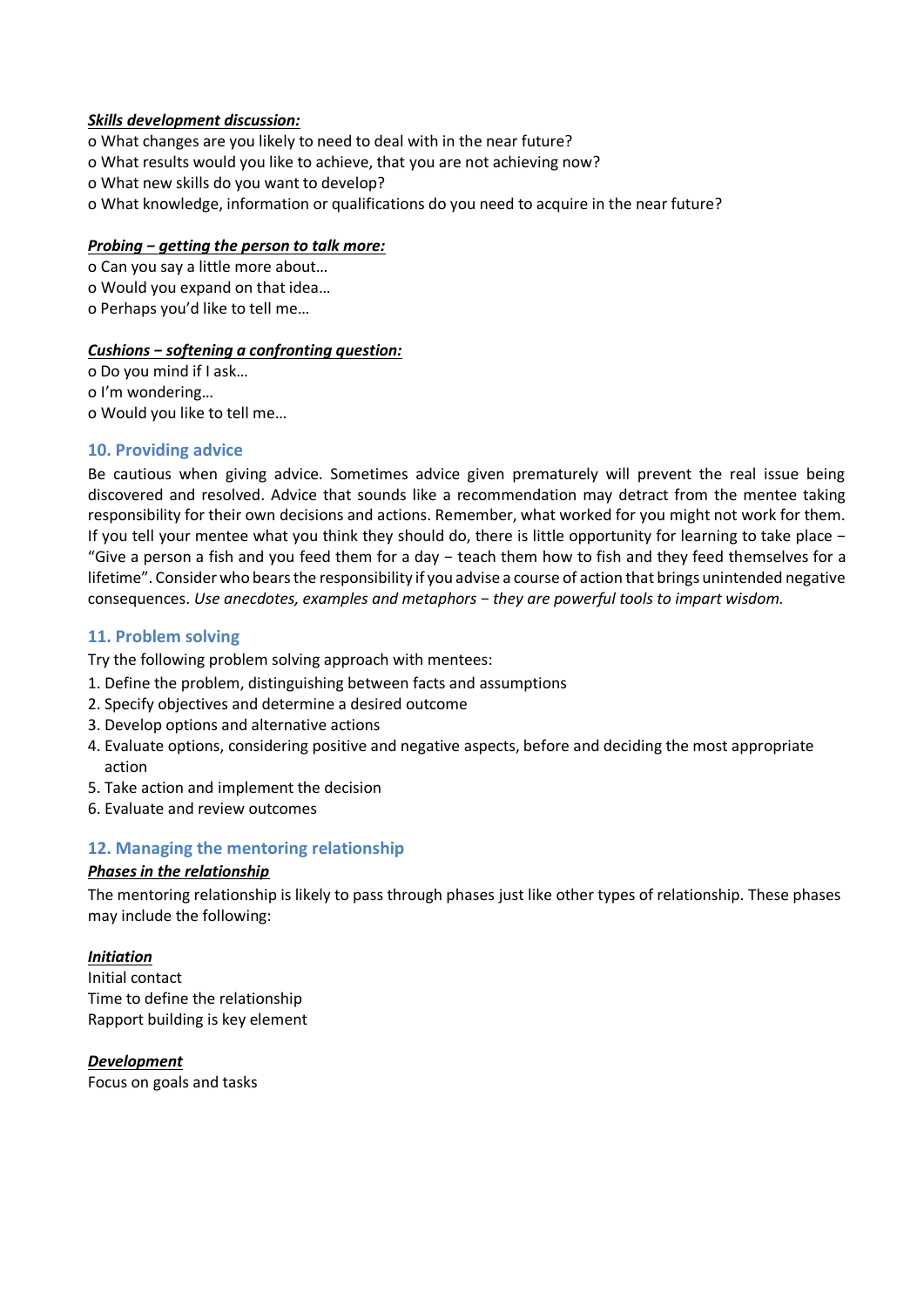Care needs to be taken to avoid over dependence Mentor helps mentee discover options

# *Maturity*

..

..

..

Mentee becomes autonomous Mentor becomes less influential Development has peaked

# *Disengagement*

Need for relationship is less evident Can be sad/happy time as partners realize relationship is coming to an end Acknowledgement of end is useful as transition may not be easy

#### *Redefinition* Need for the relationship to be redefined

## **13. Mentoring meetings**

# *Meeting structure*

A typical mentoring conversation may follow the following structure:

- 1. Establish rapport
- 2. Reflective questioning for clarification
- 5. Summarizing
- 6. Advice
- 7. Options exploration
- 8. Action planning

# **14. Tips for your first meeting**

- Set aside at least an hour of uninterrupted time
- Use your rapport building skills
- Have a 'getting to know you' type of conversation
- Discuss the purpose of your mentoring partnership and some principles for its operation
- Have a draft agenda to provide structure
- At the end of the meeting, set a time and date and place for the next meeting and a draft agenda for it
- Aim to develop a pattern for your meetings

# **15. Goals setting**

When people have clear goals, their efforts are more likely to produce the desired results. While goal setting is most likely to center on the mentees needs, remember to consider your own needs as a mentor − you can expect to gain from the relationship too!

# *Goal Setting Model*

Help your mentee achieve their goals by using the following model:

- A --- Ability
- C---Clarity
- H --- Help
- I ---Implementation plan
- E --- Environment
- V --- Value
- E Evidence